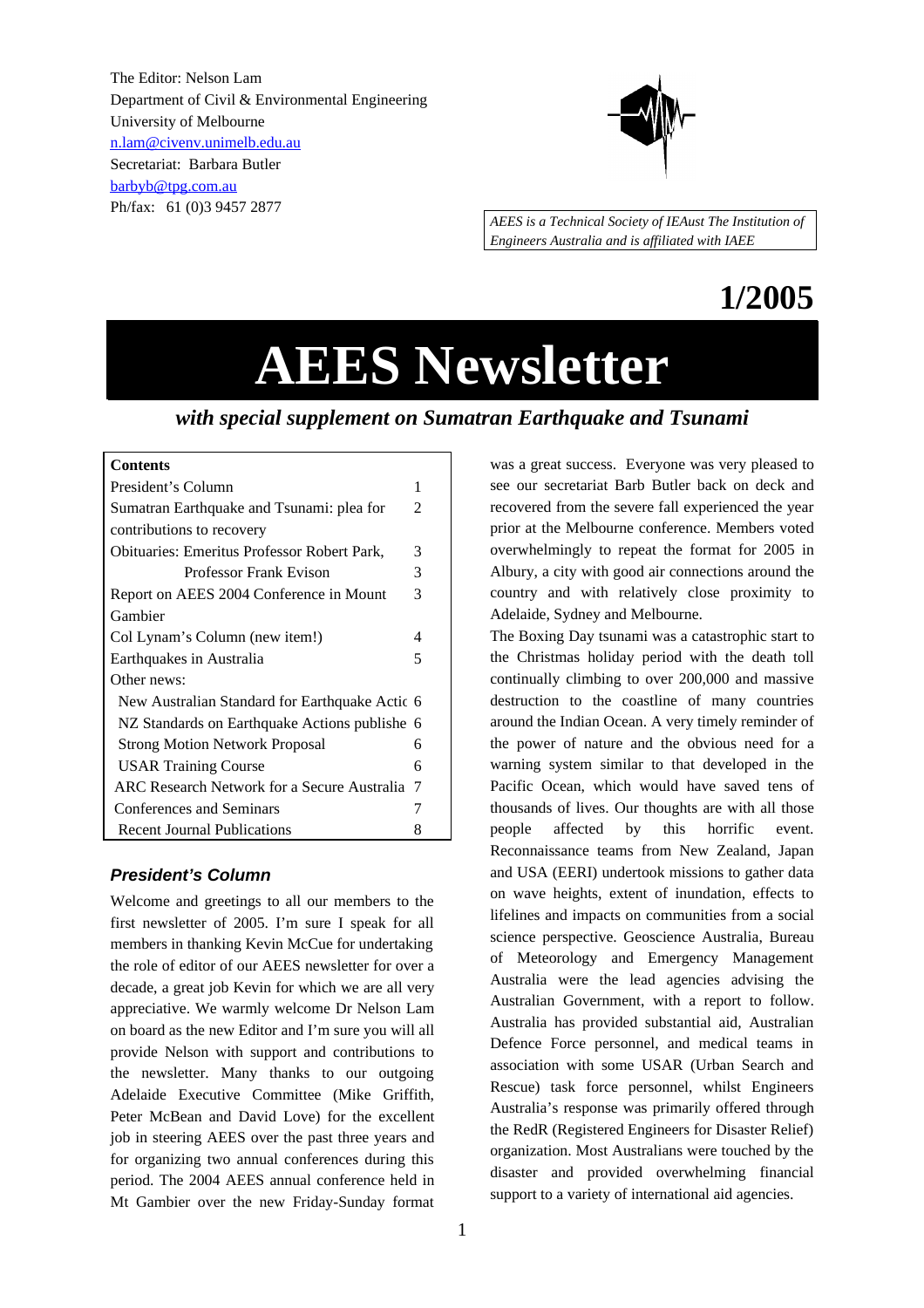The Boxing Day tsunami highlighted the need for AEES to raise community awareness in earthquake education in this country and to develop a response plan for emergency support and reconnaissance missions which could include the development of a register of professionals willing to be trained in undertaking reconnaissance missions and in assisting USAR taskforce teams. Our past President Dr Mike Griffith has been active in initiating the first training for South Australian engineers to assist USAR task force teams. Dave Brunsdon and Des Bull have developed Level 1 and Level 2 training courses for the engineering profession in New Zealand and are kindly assisting in the delivery of courses in South Australia. This is a significant development for AEES and could result in the roll-out of training for specialist USAR engineers around Australia over the next couple of years, with AEES co-ordinating the training and maintaining a register of engineers trained to either Level 1 or 2. The training of USAR task forces has been gaining momentum under the Secure Australia policy of the Government and has applications for a host of natural and technical events. We will provide updates of this initiative through the AEES newsletter.

The updated Earthquake Loading Standard AS1170.4 is almost ready for voting by Standards Committee BD/6. Provided there are no major impediments in this process, the Standard and Commentary should be released later this year. The process of updating the 1993 version of AS1170.4 has been slow, particularly after the original proposal of having a joint Standard with New Zealand was abandoned late in the period. Many thanks for the hard work and great stamina of Committee BD/6/11, all of whom are members of AEES, in developing the revised AS1170.4.

An AEES committee under the co-ordination of Kevin McCue are developing a proposal to obtain seed funding for replacing and improving the earthquake strong motion network in Australia that was initiated after the 1989 Newcastle Earthquake and known as the Joint Urban Monitoring System Project (JUMP). The Committee has been debating the scope, in particular whether to restrict the proposal to seismic monitoring and data collection/analysis or whether to extend and include earthquake risk mitigation. AEES will sponsor a face to face meeting to agree the scope, from which the proposal can be fine tuned through email exchange. Most members are keen to develop a seismic network in Australia, similar to the GeoNet project in New Zealand.

The Melbourne Executive Committee (John Wilson, Nelson Lam, Vaughan Wesson, Gary Gibson and Amy Brown and our secretariat Barb Butler) is looking forward to the challenge of leading AEES over the next three years. Good luck to all our members for 2005 and we look forward to future interaction, comments and feedback.

\_\_\_\_\_\_\_\_\_\_\_\_\_\_\_\_\_\_\_\_\_\_\_\_\_\_\_\_\_\_\_\_\_\_

*John Wilson - AEES President February 2005*

#### *AEES Executive*

| President                     | John Wilson         |
|-------------------------------|---------------------|
| Secretary                     | Amy Brown           |
| Treasurer                     | Vaughan Wesson      |
| Secretariat:                  | Barbara Butler      |
| <b>State Representatives:</b> |                     |
| Qld                           | Russell Cuthbertson |
| <b>NSW</b>                    | Michael Neville     |
| <b>ACT</b>                    | Gerhard Horoschun   |
| Vic                           | Gary Gibson         |
| Tas                           | Vagn Jensen         |
| SА                            | Jim Wilson          |
| W A                           | Hong Hao            |
| Web master                    | Vaughan Wesson      |
| Newsletter Editor             | <b>Nelson Lam</b>   |
|                               |                     |

# *Sumatran Earthquake and Tsunami: plea for contributions to recovery*

If AEES members want to contribute to the recovery process in countries affected by the recent Sumatran earthquake and tsunami, the best way is to register on the following website : http://www.redr.org/australia/register/index.htm

RedR seems to be the lead agency working with IEAust and AusAID in the response and coming recovery phase of the disaster. People are already rebuilding their shattered communities and it is important that standards be followed or they will be building in the next disaster. According to Christine Vincent in RedR's Canberra office, the main need now is for geo-technical engineers but by the time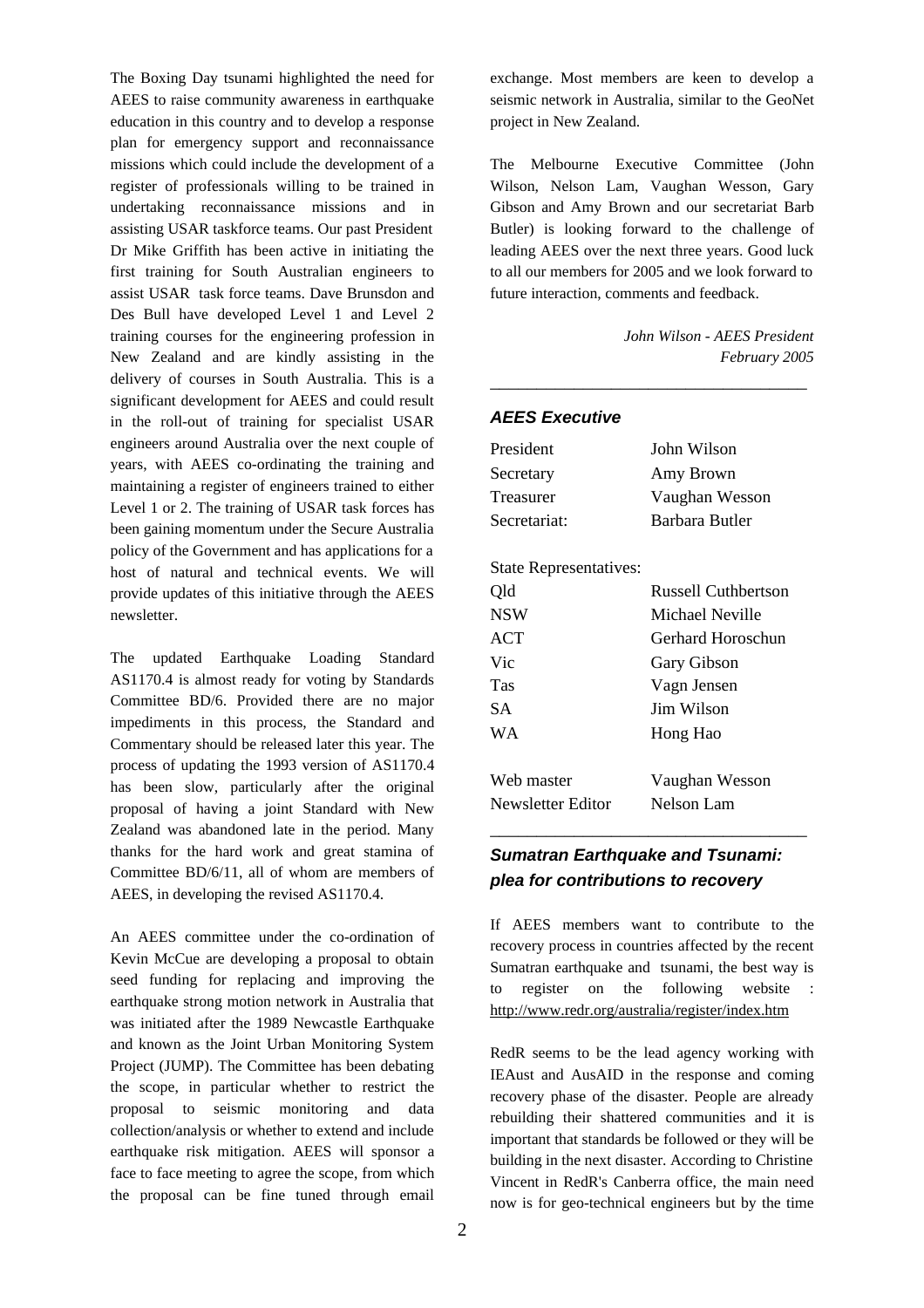you read this I imagine that earthquake and structural engineers will be at a premium.

> *yours sincerely Kevin McCue February 2005*

*Recent changes to the administration of AEES include a change in management of the database and subscriptions. This will now be in the care of Engineers Australia and ALL members, whether they be members of Engineers Australia or not, will be issued with subscription notices by that organisation. Please direct any enquiries regarding subscriptions to Lois Wurzer at Engineers Australia*

\_\_\_\_\_\_\_\_\_\_\_\_\_\_\_\_\_\_\_\_\_\_\_\_\_\_\_\_\_\_\_\_\_\_\_\_\_\_\_\_\_

*(email:* LWurzer@engineersaustralia.org.au*)*

*The mailing address for other matters remains the same (PO Box 829, Parkville, 3052) and to contact Barb Butler at the Secretariat the following details apply:*

*Email:* barbyb@tpg.com.au

*Ph/Fax: 03 9457 2877*

# *Obituary : Emeritus Professor Robert (Bob) Park*

*Based on an Obituary presented by Les Megget in Vol.37(4) of the Bulletin of the New Zealand Society for Earthquake Engineering.*

Professor Bob Park was born in Fiji, graduated at Canterbury University Christchurch with a BE in 1956 and a ME (with distinction) in 1958, and completed his PhD at Bristol University (United Kingdom) in 1964. Bob returned to Canterbury University and was promoted to Professor of Civil Engineering in 1968 at the young age of 35, and was Head of Department between 1978-1992 before becoming Deputy Vice Chancellor till his retirement in 1999. He was awarded an OBE in the Queen's Birthday Honours of 1995. There are many other honours and awards given to him.

Professor Park was a world leading figure in the field of earthquake engineering and has made important contributions both in New Zealand and internationally. He was Chairman of the Organising Committee for the  $12<sup>th</sup>$  Conference on Earthquake Engineering held in Auckland in February 2000 and carried on organizing the conference even after suffering a major heart aneurysm 18 months before the conference began.

Professor Park died on the 3<sup>rd</sup> of November 2004. Over 450 attended his funeral held at Canterbury University. He will be missed by the civil and structural engineering community worldwide including many academics in Australia who have received immense support from him.

#### *Obituary : Professor Frank Evison*

Professor Frank Evison was one of New Zealand's longest serving seismologists. His contributions to the field span 40 years or more. Most recently he worked closely with David Rhoades in the field of earthquake forecasting. Frank died of cancer in late January 2005 after rapid decline from normal health, and his funeral was held in Wellington.

# *Report on AEES 2004 Conference in Mount Gambier*

This year's conference attracted 61 delegates who listened to 31 presentations on topics of Earthquake Disaster Management, Engineering Seismology, and Earthquake Engineering. The conference was held over 3 days (November  $5 - 7$ ) at the Southgate Motel in Mount Gambier, South Australia. It was jointly sponsored by Geoscience Australia, Environmental Systems and Services, and the South Australian State Emergency Services. Without their support (financially and/or logistically) the conference would not have been possible.

The conference was highlighted by three keynote talks from

- Chief Inspector Peter Graham (SA Police Dept., Adelaide) on "The media – an influence for good or evil"
- Dr John Schneider (Geoscience Australia, Canberra) on "Towards a national picture of earthquake risk in Australia"
- Dr Hugh Cowan (Natural Hazards Group, New Zealand) on "New Zealand arrangements for monitoring, research and mitigation for geological hazards"

as well as a major session that gave a review of the upcoming changes in the "Australian Standard for Earthquake Loads" that will affect all building structures in Australia.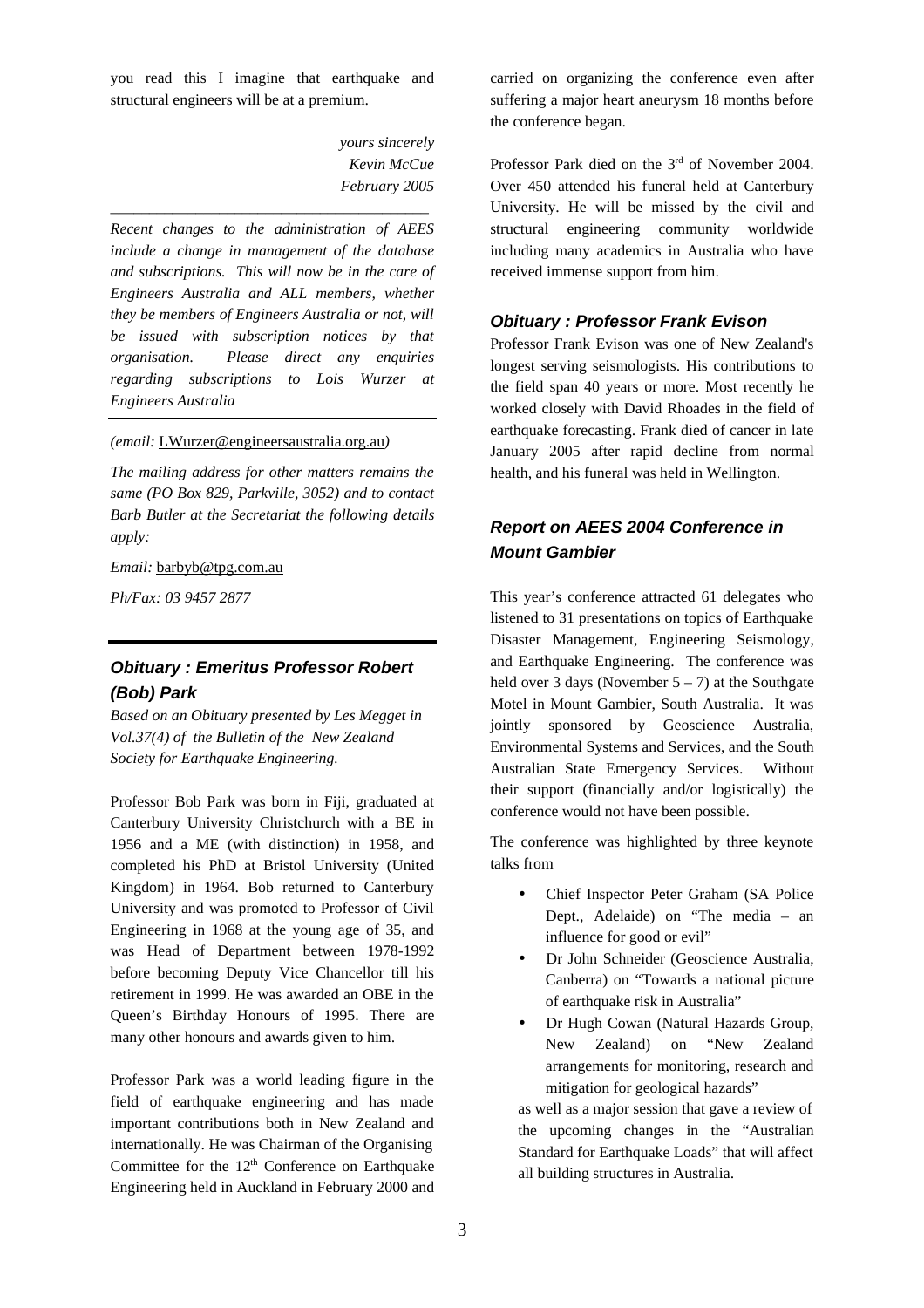The conference proceedings (additional copies can be purchased by contacting Barb Butler at the AEES address above or by email at barbyb@tpg.com.au) include papers by all 31 speakers as well as written versions of several of the five poster presentations that were given during the morning and afternoon tea breaks.

It was also pleasing to note the media interest that the conference attracted. Local newspaper, radio and television all conducted interviews with various keynote speakers and members of the local organizing committee. I am also aware of at least one article in the Advertiser and one Adelaide ABC radio interview conducted during the week

In terms of answering the question "where to from here?" the conference probably posed more questions than answers. However, it was extremely pleasing to learn that some serious financial support from the SA government is in the pipeline to establish an Urban Search and Rescue capability in the state and that the Earthquake Engineering Society will play a lead role in providing USAR training for engineers. Furthermore, it is clear that while we continue to improve our understanding of Australian seismology and the corresponding models, there is still a very significant level of uncertainty in our quantification of earthquake "hazard". For example, we know that in Australia we experience around one (Richter) Magnitude 5.5 event each year, a Magnitude 6 every 5 years and a Magnitude 6.5 every 20 years. If any of these were to occur in or near a metropolitan area there would be fairly widespread damage. Hence, we all need to work harder to explain to funding bodies why investment in earthquake engineering and seismology research is justified. I'm not sure if this thought helps but it was reported in an American Society of Civil Engineers Report on the collapse of the world trade centre towers that if those buildings had just a little bit of the structural ductility and robustness that is common in seismically designed buildings they most likely would not have collapsed! Also, with all the uncertainties on the earthquake "demand" side of the equation it is probably still worth building in an extra dose of reserve "capacity" in our structures to ensure we don't experience widespread collapses in the event of a larger than expected earthquake.

> *Assoc. Professor Mike Griffith (Past) President, AEES 10 November 2004*

#### *Col Lynam's Column*

#### *(Extracted from the daily blog of a "seismetrician")*

The new AEES executive has arrived at a time to witness one of the world's greatest natural hazard calamities, caused by a phenomenon that is its expertise. How does it respond?

The **QUAKEWATCHERS – seismographs into schools**" project is one of the things that is preoccupying me lately. It's a joint "outreach" effort by the QUAKES Group (ESSCC Centre, University of Q'ld), me (Earthquake Services) and three participating schools, near Brisbane, together with individuals who have volunteered their expertise in curriculum, www formatting and Education Department workings.

I was further activated after reading this recent survey result*: From Generation Y - Young people are not attracted to the resources sector because they do not understand what it does, a new study has found. "The study has provided us with the information we need to sharpen up our efforts to recruit generation-Y. The study has shown that:*

*• Only a small proportion of high school students – in 22 of the 700 high schools in Queensland – are exposed to earth sciences as part of their studies.*

*• The mineral resources Sector does not have a high profile with Generation-Y and high school students have little knowledge of what it means to be a geologist or an engineer.*

*• Those who do enter the industry fall into one of three categories; they 'loved rocks' from an early age; had a family member in the industry; or had stumbled into the sector.*

*"We cannot allow shortages of skilled people to constrain economic growth and industry development in the 'Smart State" said QRC Chief Executive, Susan Johnston."* (in Q'ld Mining Journal Dec 2004).

I have found that school teachers are wildly excited and willing to participate in this "hands-on" science project that not only conforms to recent curriculum changes but also national policies of IEAust, AusIMM, DEST, and The Prime Minister's (PMSEIC) working group for arresting the decline in interest in science and engineering in school kids.

AEES is uniquely positioned (and charged by its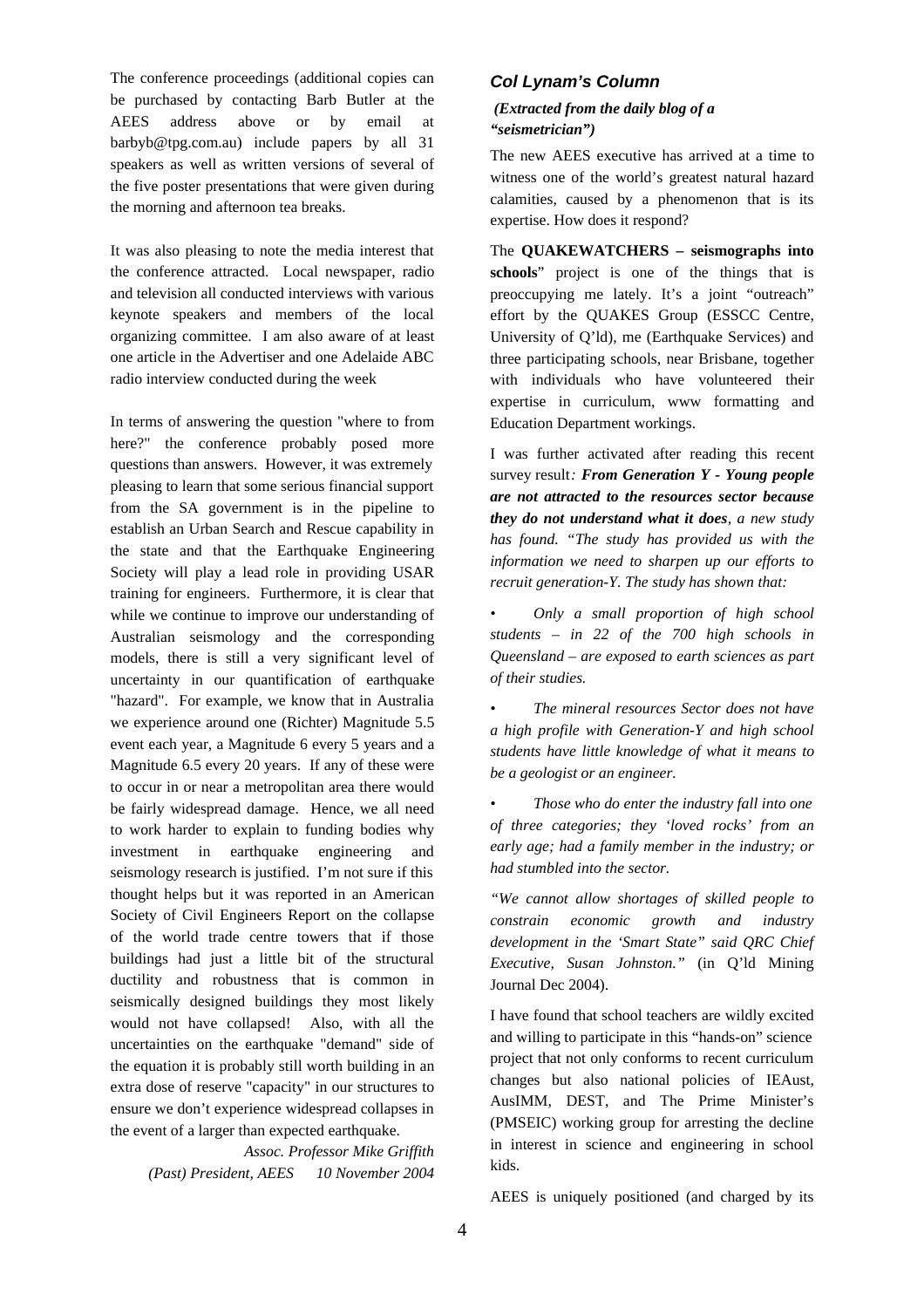own constitutional objectives!) to outreach to the school teaching community, with our multidisciplinary expertise in science and engineering. AEES should promote itself as the link to our local, willing members able to speak to students. As the recent Sumatran Tsunami TV footage has showed, both locals and the tourists wandered down to the beach to watch the phenomena of the sea draining away from the beaches, oblivious of what that portended. There is a lot of public safety education to be done, right here in Australia.

In a newspaper clip (that I posted to the AEES list), one 11 year old British schoolgirl saved the lives of many (in a Thailand resort), by recognizing the imminent tsunami, from her school work on the topic, just a month beforehand. How many Australian lives would be saved if similar Natural Hazard "preparedness" subjects were more widely taught in our schools. As the article above says just 22 out 700 high schools in Queensland touch on Geology (or Geography).

It is just so easy to raise awareness and become an activist for what AEES stands for. If you value the professional ethics implicit in your membership and have a concern for your fellow humans, extend yourself. The funding resources available are currently immense. If you want some further ideas on "Outreach", have a look at the IRIS Seismologists (USA) website on the extent of their school focussed resources. (http://www.iris.edu).

In a similar way, the cessation of funding to our university seismological observatories and their aligned undergraduate teaching is having a serious effect on the education of engineers and earth scientists, about the actuality of risk of earthquake and tsunami hazards. About 10 years ago, I had to "break cover" and prevent the State Govt from building a toxic waste dump, at the mouth of the Brisbane River (1m ASL).

(Col Lynam (Earthquake Services) has over 35 years experience in observatory seismology, in Brisbane;

Reply to: lynam@uq.edu.au )

#### *Earthquakes in Australia*

*Earthquakes in the Australian region, Oct-Dec 2004.*

More than 200 000 people around the northern Indian Ocean died in the earthquake and resulting tsunami that initiated off Sumatra on Boxing Day. Indonesia suffered the greatest loss. More Australians were killed than in any other earthquake, most of them in Thailand. Information may be found in other articles in this Newsletter.

A great earthquake near the Macquarie Ridge occurred fewer than 60 hrs earlier and was reported felt in Hobart and southern New Zealand but not on Macquarie Island.

An earthquake on 7 December offshore Central Queensland rated the highest magnitude of any Australian earthquake in the quarter yet was felt by no one. Three other earthquakes were of magnitude 4 or more but no damage was reported. Thanks to Geoscience Australia, Environmental Systems and Services and the Department of Primary Industries and Resources, SA for the information.

*Kevin McCue*

| Date       | Time     | Lat    | Long    | M   | Place                   |
|------------|----------|--------|---------|-----|-------------------------|
| Oct        |          |        |         |     |                         |
| 07         | 14:14:18 | 36.853 | 121.192 | 2.8 | Southern Ocean          |
| 11         | 12:25:27 | 30.879 | 117.098 | 3.1 | S Manmanning WA         |
| 11         | 12:31:43 | 30.859 | 117.096 | 2.3 | S Manmanning WA         |
| 13         | 08:30:35 | 32.538 | 149.299 | 2.2 | W of Mudgee             |
| 15         | 01:07:49 | 19.849 | 134.058 | 2.2 | <b>SW Tennant Ck NT</b> |
| 15         | 21:52:47 | 30.563 | 117.015 | 3.0 | <b>Burakin WA</b>       |
| 15         | 22:33:01 | 30.569 | 117.012 | 2.1 | Burakin WA              |
| 15         | 22:43:21 | 30.561 | 117.018 | 2.6 | Burakin WA              |
| 15         | 23:02:03 | 30.585 | 116.993 | 2.0 | Burakin WA              |
| 15         | 23:02:56 | 30.564 | 117.007 | 2.1 | <b>Burakin WA</b>       |
| 18         | 22:27:57 | 16.527 | 127.437 | 2.8 | SW Kununurra WA         |
| 19         | 07:01:23 | 30.559 | 117.007 | 2.6 | Burakin WA              |
| 21         | 18:16:40 | 22.041 | 130.973 | 2.4 | W Yuendumu NT           |
| 22         | 23:37:31 | 32.398 | 117.042 | 2.0 | <b>SE Brookton WA</b>   |
| 25         | 23:44:21 | 31.7   | 117.057 | 2.0 | Meckering WA            |
| <b>Nov</b> |          |        |         |     |                         |
| 01         | 13:15:35 | 19.111 | 124.844 | 3.9 | <b>SW Fitzroy</b>       |
|            |          |        |         |     | Crossing WA             |
| 06         | 06:45:35 | 30.657 | 117.431 | 2.2 | N of Koorda WA          |
| 08         | 07:32:29 | 32.38  | 138.952 | 2.8 | N Peterborough SA       |
| 09         | 19:05:20 | 19.788 | 133.997 | 3.3 | <b>SW Tennant Ck NT</b> |
| 15         | 19:19:46 | 19.876 | 133.981 | 2.3 | <b>Tennant Ck NT</b>    |

*source : Geoscience Australia obtained through Kevin McCue*

*Col Lynam*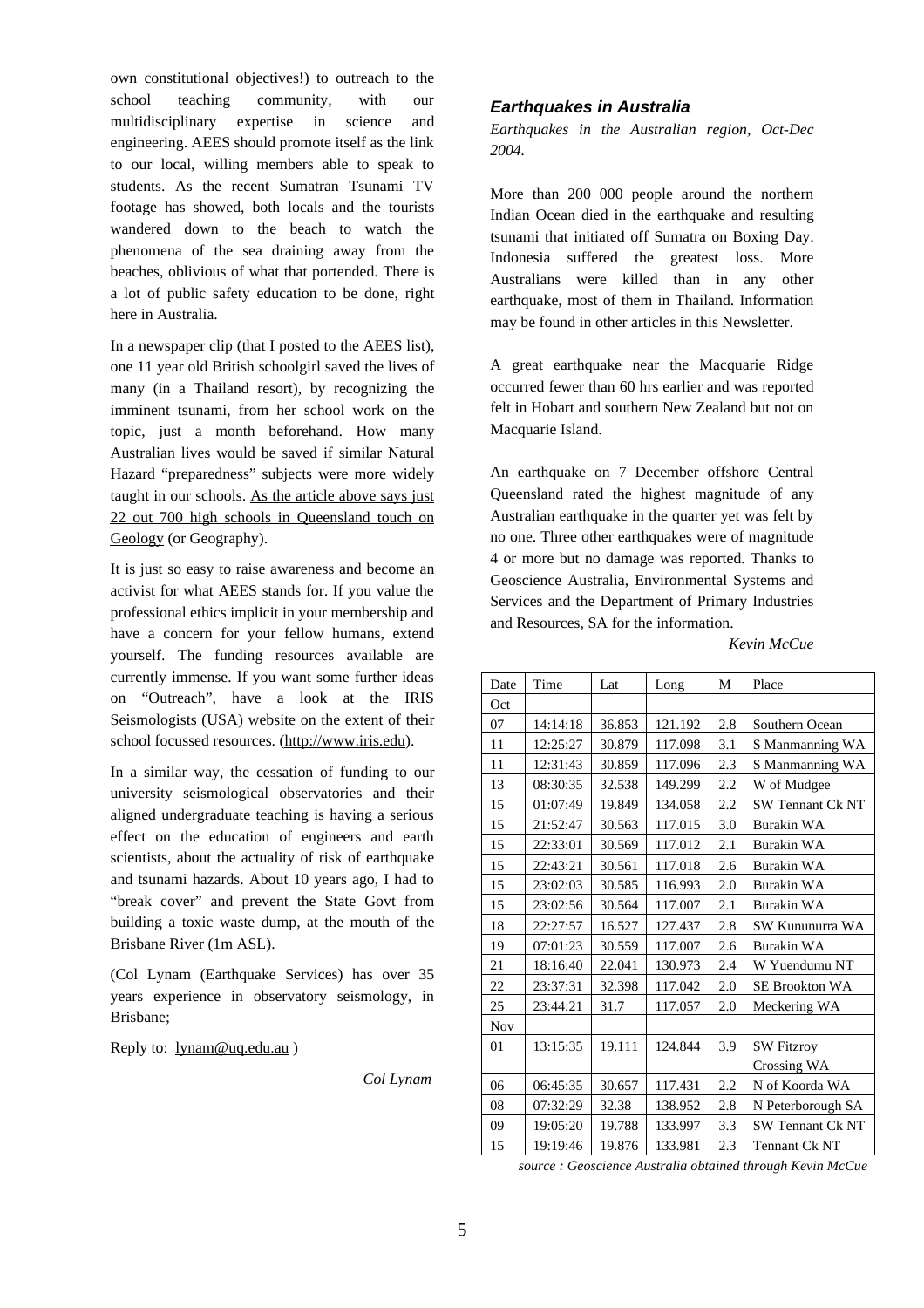

It would seem to be a bit silly to spend all night safely tucked into an earthquake resistant bed, only to travel to school to be buried under a crushing wall of rubble. Come February 1st, children in Japan's schools will start seeing these 'earthquake resistant desks' from Kokuyo which are designed to withstand twice the amount of debris than older models. Unfortunately, they don't make it clear how much weight the old desks could handle.

*source: Kevin McCue*

#### *The Society website/email list*

Dear AEES Members,

The AEES web site is at www.aees.org.au. Any contribution from you on the following topics is most welcome:

- details of interesting recent publications
- significant research projects in earthquake engineering (in Australia?)
- links to other relevant Web sites

Please send me your contributions/suggestions via email.

The AEES email list is operated by the Seismology Research Centre, Melbourne. If you would like to register please notify me at vaughan@seis.com.au *Vaughan Wesson*

#### *Other News !*

*New Australian Standard for Earthquake Actions* The Draft Australian Standard for Earthquake Actions AS/NZS 1170.4 will soon go out to ballot. Drafting of the commentary is in progress.

*NZ Standards on Earthquake Actions published* **NZS 1170.5:2004 :** *Structural design actions - Part 5: Earthquake actions - New Zealand Standard*

Provides procedures for the determination of earthquake actions on structures in New Zealand. It gives the requirements for verification procedures, site hazard determination, the evaluation of structural characteristics, structural analysis for earthquake action effects, the determination and limits for deformations and the seismic design of parts of structures. It is to be applied in conjunction with AS/NZS 1170 parts 0, 1, 2 and 3. Appendices cover aspects of ultimate limit state design and the requirements for material specific structural design standards that are able to be used in conjunction with NZS 1170.5.

**NZS 1170.5:2004SUPP1 :** *Structural design actions - Structural design actions, Part 5: Earthquake actions - New Zealand Commentary*

Provides background to the various provisions in NZS 1170.5:2004, suggests approaches that may satisfy the intent of the Standard and, if appropriate, describes differences between this and previous editions of the Standard. References are provided for further reading and these are given at the end of each section of the Commentary.

#### *Strong Motion Network Proposal*

The project proposal to establish a strong motion network in Australia is being prepared for the AEES committee and a meeting will be held shortly to discuss the draft .

*Kevin McCue*

#### *USAR training course held in Adelaide Information forwarded by Mike Griffith*

The seminar was held on Thursday, February 17 and Friday, February 18, 2005. An initiative of the Government of South Australia and supported by the Commonwealth Government.

- Level 1 Engineers Course (8 hrs CPD credit): Dr Mike Griffith & Dr John Wilson
- Level 2 Engineers Course (12 hrs CPD credit): Dr. Des Bull & David Brunsdon

This is the first time that either of these courses have been delivered in Australia and is in response to the recognition that South Australia does not currently have a formal Urban Search & Rescue capability (although a number of emergency services personnel have had USAR training). The Commonwealth Government has provided matching funds to the State to assist with the establishment of an USAR Task Force and USAR trained engineers are a critical part of this team. Dr Mike Griffith and Dr John Wilson are past and current Presidents of the Australian Earthquake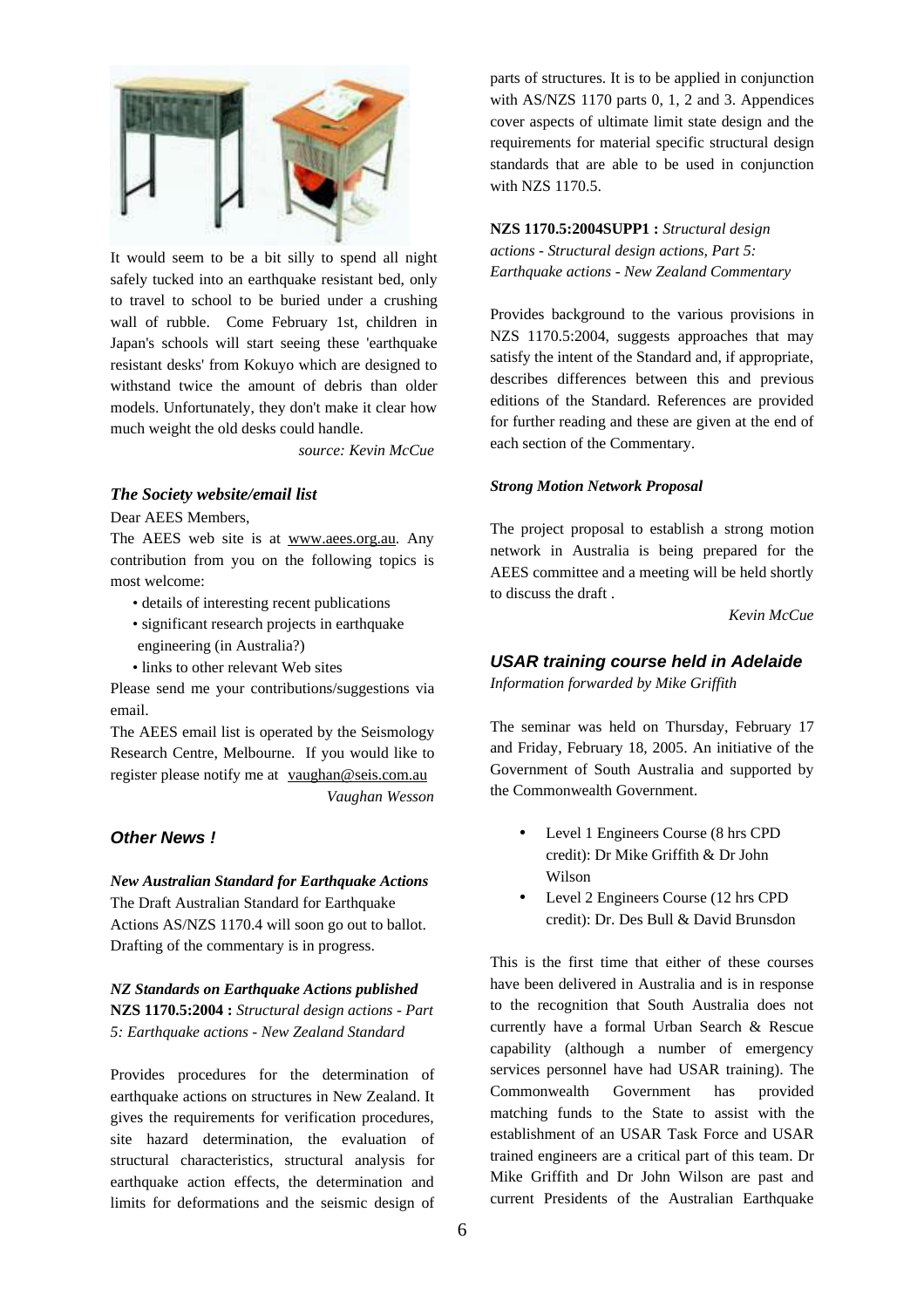Engineering Society, respectively, and have been involved in the delivery of specialist courses to engineers and emergency services personnel for several years. They will deliver the Category 1 USAR Engineer course with support from representatives from Emergency Management Australia and key State agencies. The CAT1 USAR Engineer course prepares structural and geotechnical engineers to work with emergency services personnel conducting surface rescue at structural collapse sites. Des Bull and David Brunsdon (both practising engineers and members of the New Zealand Earthquake Engineering Society) are well known for their work in pioneering the USAR Engineer Training scheme in New Zealand and will deliver the CAT2 USAR Engineer course which prepares engineers to work as part of a USAR Task Force in below surface ("under the rubble pile") rescue. These courses are free but there are only a limited number of places available. Persons interested in attending should register their interest with Mike Griffith at mike.griffith@adelaide.edu.au by February 14.

# *ARC Research Network for a Secure Australia*

The Australian Research Council (ARC) Network for a secure Australia (RNSA) was launched by the Attorney General at Parliament House on the  $24<sup>th</sup>$  of February, 2005.

Web address for details : http://www.secureaustralia.org

#### *Conferences and Seminars*

*Readers are urged to provide information to the editor on upcoming conferences and seminars. The editor wishes to acknowledge Kevin McCue for providing the following information.*

- 2005/2/2-6 **2005 EERI Annual Meeting** Ixtapa, Mexico Contact: EERI, 499 14th Street, Suite 320, Oakland CA 94612-1934 eeri@eeri.org http://www.eeri.org
- **2005/03/11-13 NZSEE Annual Conference,** Wairakei, New Zealand The theme of the conference is*: Planning*

*and Engineering for Performance in Earthquakes*

**http://www.nzsee.org.nz/EVENTS/tcon05. html**

- 2005/5/23-27 **AGU Joint Assembly** New Orleans, Louisiana USA. The Society for Exploration Geophysics organises sessions jointly with seismology and tectonophysics covering near surface geophysics topics ranging from reservoir characterisation to fluid flow around faults. http://www.agu.org/
- 2005/5/30-6/1 **Fifth International Conference on Earthquake Resistant Engineering Structures (ERES 2005)** Skiathos, Greece

Contact: Katie Banham, Conference Secretariat, ERES 2005, Wessex Institute of Technology, Ashurst Lodge, Ashurst, Southampton, SO40 7AA, UK kbanham@wessex.ac.uk http://www.wessex.ac.uk/conferences/2005/e res05/index.html

• 2005/9/4-7 **Sixth European Conference on Structural Dynamics (EURODYN2005)** - Paris, France

Contact: EURODYN2005, Laboratoire de Mecanique, Universite de Marne-la-Valle, 5 Boulevard Descartes, 77454 Marne-la-Vallee Cedex 2, France eurodyn2005@univ-mlv.fr http://www.eurodyn2005.univ-mlv.fr

- 2005/9/14-16 **: Structures and Extreme Events** - Lisbon, Portugal IABSE Symposium. Contact: IABSE Lisbon 2005, Organising Committee, c/o LNEC, Av. Brasil, 101, P-1700-066 Lisbon, Portugal. http://www.iabse.ethz.ch/conferences/lisbon 2005/
- 2006/4/18-22 **100th Anniversary Earthquake Conference: Commemorating the 1906 San Francisco Earthquake** San Francisco, California Contact: EERI, 499 14th Street, Suite 320, Oakland CA 94612-1934 eeri@eeri.org http://www.1906eqconf.org *or* http://www.quake06.org/quake06.html